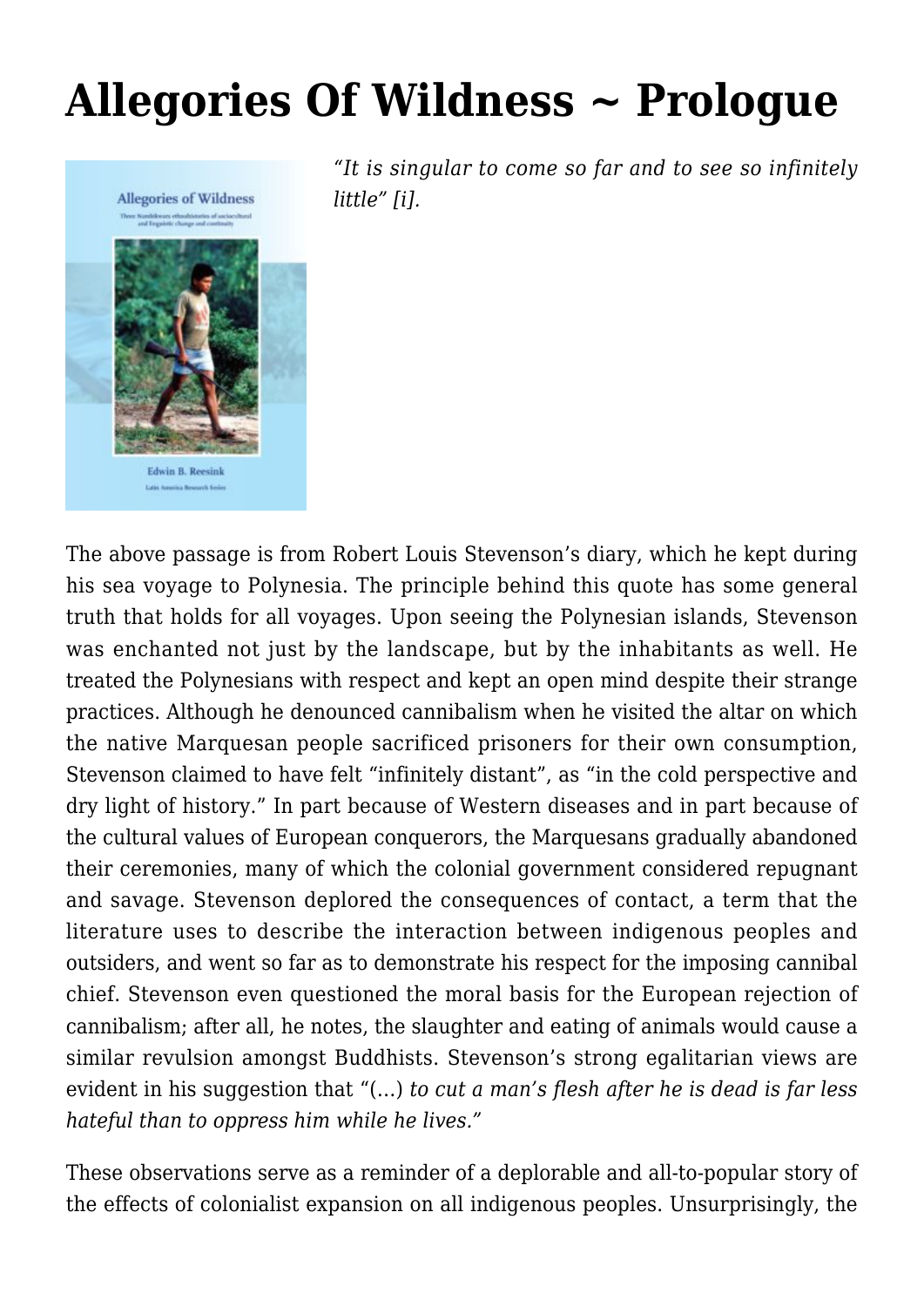history of Brazil's Nambikwara is not unique. "History" always engulfs these people and in so doing destroys not only sociocultural and political autonomy, but often much of the population. The name "Nambikwara" evokes such battles, some of which are quite well known. First, there are the 'indomitable warriors' that Rondon succeeded in pacifying, despite their initial rejection of civilization and contact. The model of making contact with wild tribes that Rondon established endures even now. Second, there is Lévi-Strauss' field study as described in Tristes Tropiques, a work that made the Nambikwara one of the most famous tribal peoples in the world. The lasting impact of this book is clear, it continues to be cited in a variety of scientific and non-scientific books and papers. Lastly, there is the prime example of victims of so-called development forcefully promoted by the Brazilian government. Such "progress" typically manifests as road construction and the interference of bureaucratic agencies in a certain region. Many of these projects involve financing from the World Bank. David Price exposes the negative impact of such national and international organizations. He notes a near complete lack of consideration and respect for those "before the bulldozer" suffering the regional consequences of globalization (Price 1977a; 1989). Such peoples, and, in particular, the Nambikwara, were about to be pushed aside in favor of a different civilization. Rondon was a man who believed that he represented this society benevolently. He remarks often on the compassion and kindness of the Nambikwara civilization. Lévi-Strauss, by comparison, wanted to avoid discussing it, even as he treaded through the devastation caused by contact with the Nambikwara. Price (1977) denounced continued contact as being strongly detrimental to the surviving members of what was once a large group of peoples, known for their strength and heartiness.

The goal of this work is to explore relevant aspects of the history and the modern sociocultural situation of three Indian peoples, the Latundê, Sabanê, and Sararé [ii] . The fact that these names are not well known demonstrate the unique fame associated with the Nambikwara. This project involves three case studies of individuals and peoples. Of particular interest are specific historical narrations about contact, the individual pasts of the Indians along with their contemporary situation and their unique modes of interaction with Brazilian society. Note that all three peoples are related not only to one another, but to variety of other peoples and groups. For simplicity, I refer to all these people as members of the Nambikwara language family. A considerable amount of dialects and languages make up this language family.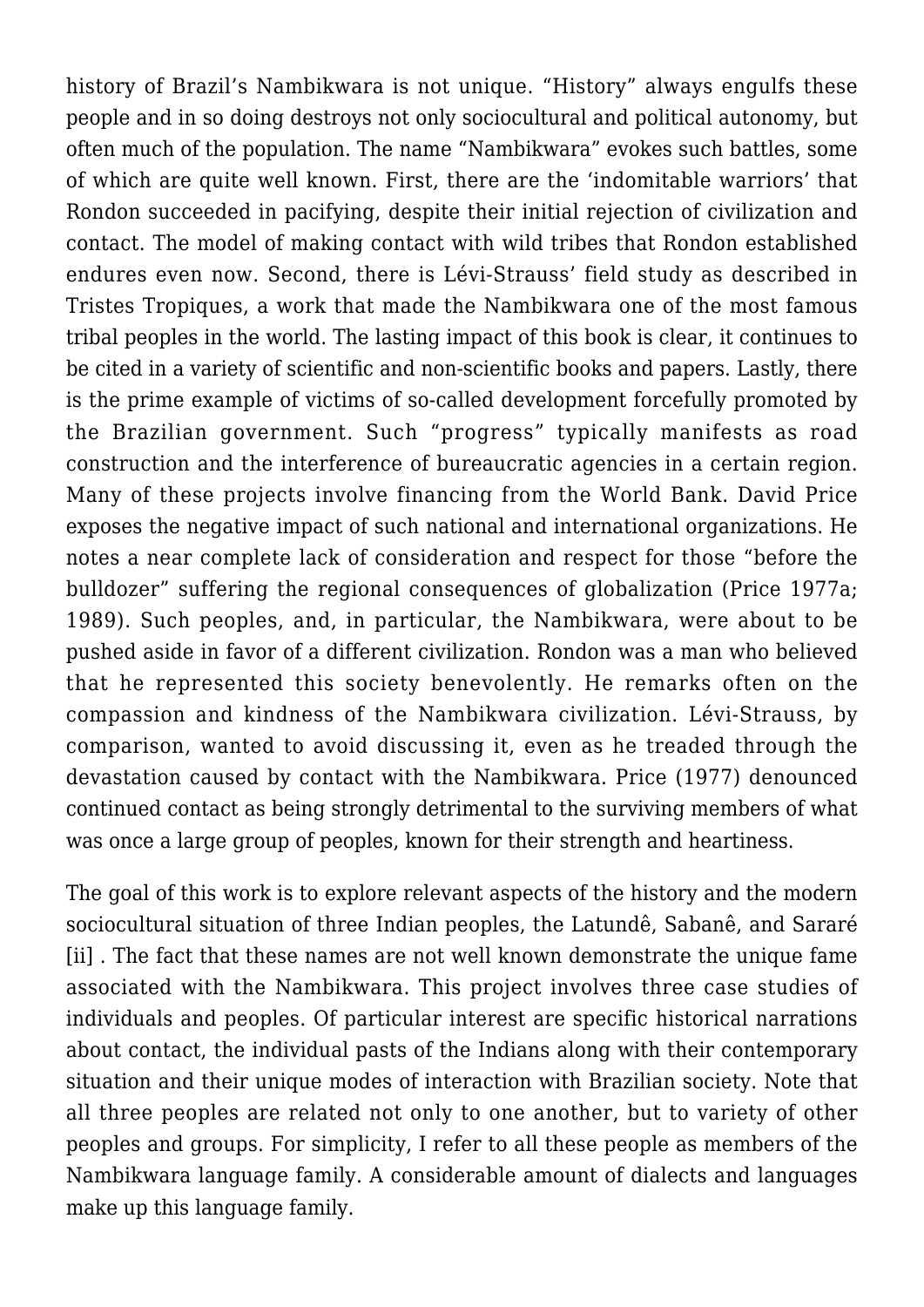The plan to study Nambikwara stems from two linguistic considerations: (1) Despite the fact that a number of studies are already published (on the South Nambikwara language group in particular), this family has not been studied in all its variety and in consideration of its descriptive complexity. Preliminary work both by David Price and by members of the Summer Institute of Linguistics (SIL), a self-styled linguistic branch of a Protestant missionary organization, exists but remains incomplete (currently the SIL is working on some studies of a so-called Northern language). (2) Certain interesting phonological and morphological phenomena may be relevant materials in theoretical linguistics. The Nambikwara language family represents a relatively small group at the southernmost point of an area of impressive linguistic variety, which includes a number of small linguistic families and language isolates, in what is now the southern part of the Brazilian state of Rondônia. For many years the Latundê were the only, isolated, local group representing the Nambikwara in Rondônia. Today, however, there is direct contact with two isolated languages in this linguistically and culturally rich region.

While the prime objective of this project largely stems from these linguistic considerations, the choice of the three groups derived from the logic of research in this discipline. Stella Telles completed much Latundê research in her PhD dissertation. Her supervisor, Prof. Leo Wetzels of the Vrije Universiteit van Amsterdam also became the coordinator of this project. Prof. Wetzels conceived of two complementary studies conducted by two other PhD candidates: one about the Sabanê language, previously reported as a separate and unique branch of the family, and the other regarding the Sararé, the most distant member of the Southern cluster, possibly representative of one of its four major dialect groups [iii] . By way of this choice, the two most extreme geographical positions of the two major groups were chosen jointly with the only existing representative of the presumed third branch of the family. The choice of particular groups within the language family consisted of linguistic and not sociocultural criteria, but it stands to reason that cultural variation bears a certain relation to linguistic variability. Language is the medium of culture and humanity and, as such, of the sociocultural order. Linguists are very worried about the lack of attention and visibility of the threat posed by social factors to the permanence of the present diversity of languages. The theme of language diversity is much less evident than that of biodiversity or even ethnodiversity.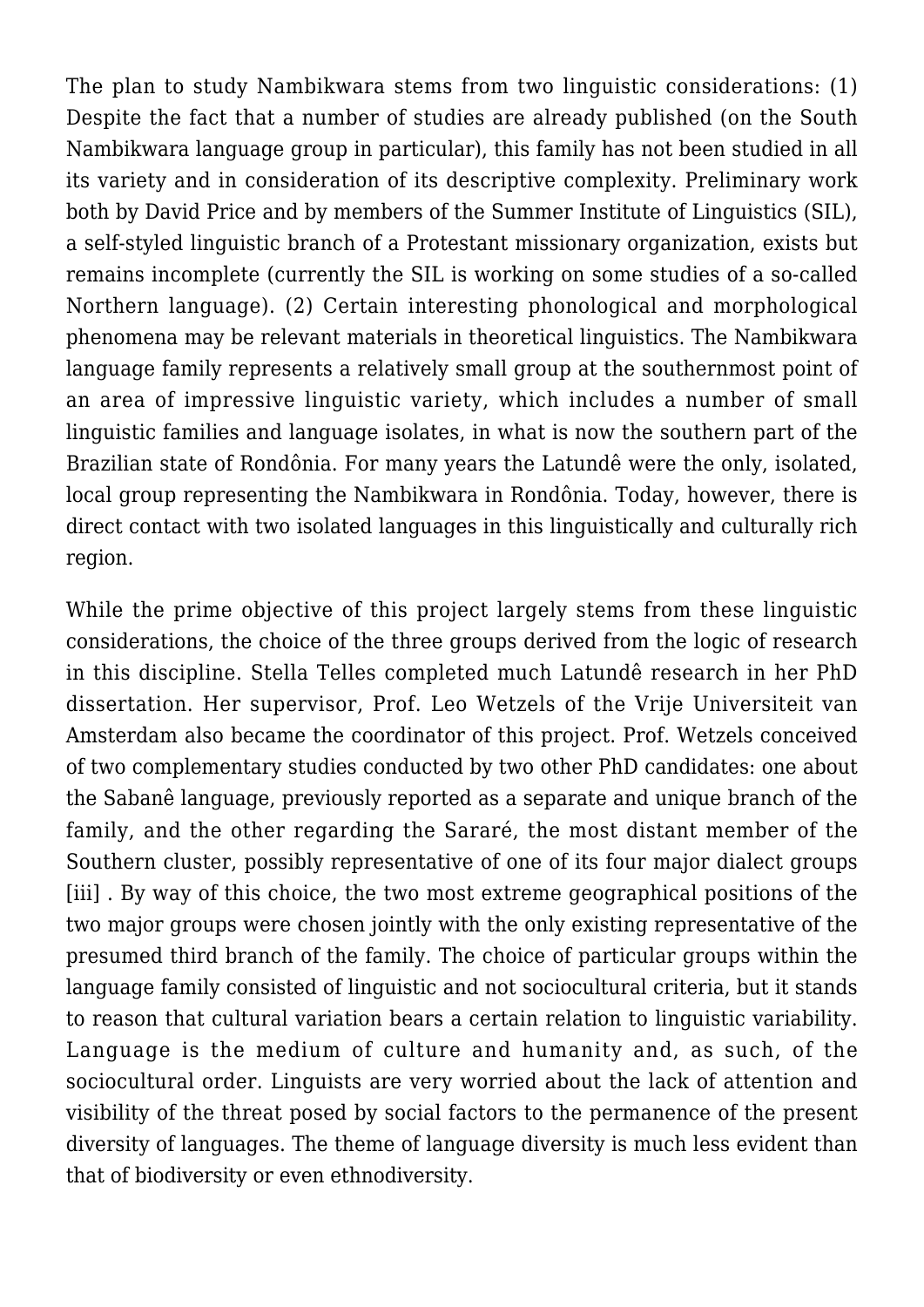For this reason, and without transforming the project into a sociolinguistic study, the inclusion of an anthropologist in the Project expands the objective of language analysis and incorporates an exploratory study of the ethnohistory of the three peoples and some of their notions on their own culture and language in comparison to the Brazilian counterparts. In brief, this relates to the political and social Brazilian conquest which overwhelmed all these native peoples. The political system that allowed interethnic territorial encirclement and subjugation, with the dissolution of the previous sociopolitical autonomy effectively dominates all Nambikwara local groups and peoples and pushes indigenous languages towards extinction.

The general aim of the present study is therefore an introduction to the ethnohistory and to some selected topics on the present sociocultural situation of these indigenous peoples. Note that the idea of ethnohistory refers here to both uses that circulate in the literature. First, it concerns the description of the history of a people from an external vantage point. Also, it relates to the people's own way of describing and portraying their historical contingencies. Both perspectives are, of course, essential to an anthropological approach of history and of what we may subsume under the headings of change and continuity of a people's diachronic passage through time (even if reality itself is actually only change as Lévi-Strauss, the most famous author on the Nambikwara, once wrote; Reesink 1999). Furthermore, the particular history of each people also yields some idea of the conceptualisation of the sociocultural notion of the person and the sociocultural predicates of indigenous human personhood and alterity.

The Nambikwara (by which I mean a foreign conception of "one people"), possess a number of myths and stories about their origins and past events that depict their views on their own history. Ideally, such histories yield significant information on the way the Nambikwara shaped their responses to the intrusion of the outsiders. Generally, the most 'significant others' were various Brazilian agents and agencies. It is thus very important to gauge all types of impacts on the diverse Indian peoples. This includes examining how the diversity between them makes itself apparent and what the parallel extraneous structural constraints to which they were all subjected are. In this way, I intend to make an exploratory initial contribution to the study of one national 'cosmology of contact' opposed to three Indian 'cosmologies of contact' (see Albert and Ramos (2002), especially in Albert's model introduction). As in all these 'cosmologies', the other peoples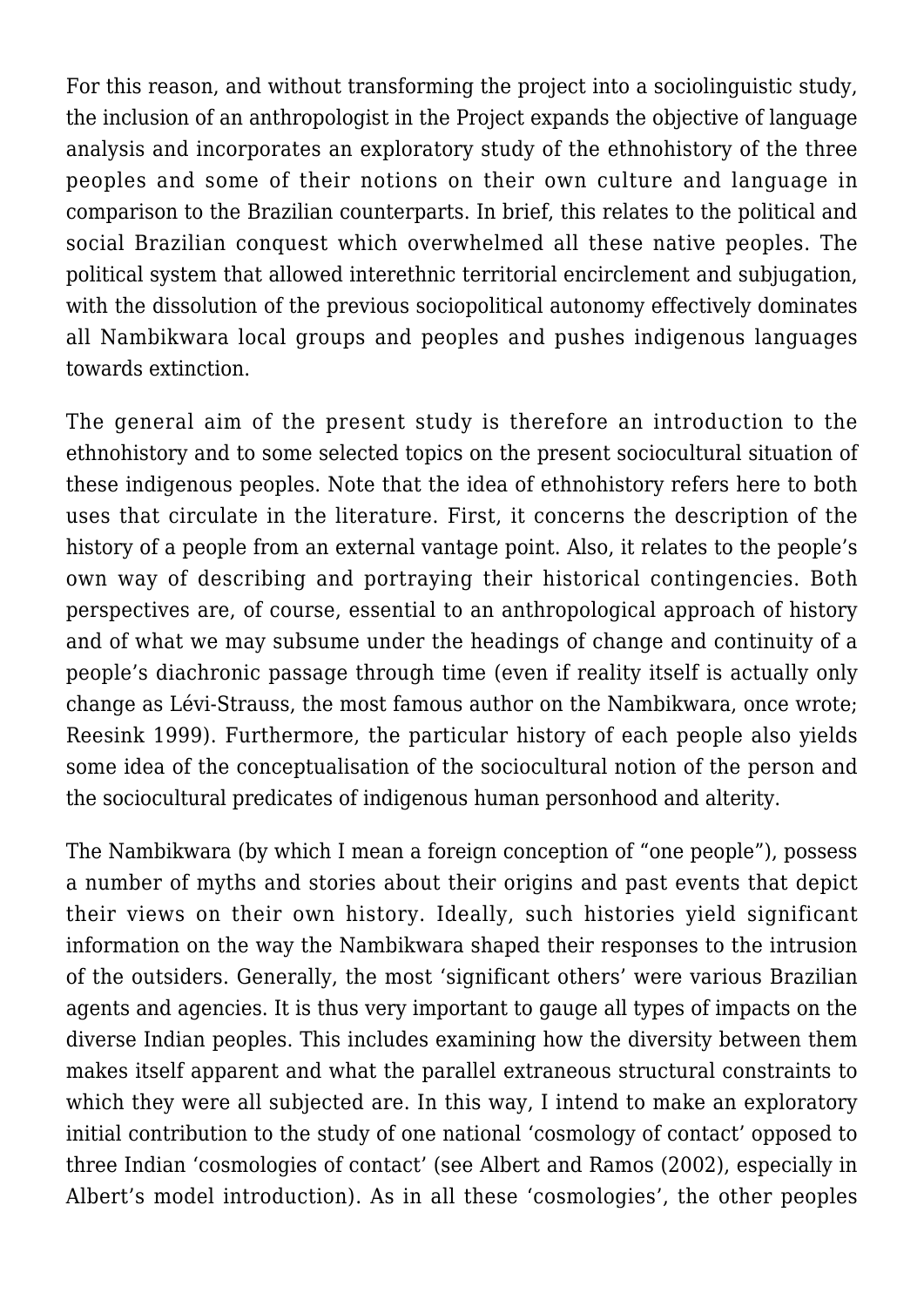constitute 'wild others'. Accordingly, this effort is related intrinsically to the idea of allegory in that it is an element that reveals something beyond itself and is not just what it initially seems. Literally, an allegory requests one "to say the other" (Kothe 1986: 7)[iv].

The Project, financed by the Netherlands Foundation for the Advancement of Tropical Research and the Netherlands Organisation for Scientific Research, provided for a two year post-doctoral research position at the Vrije Universiteit (September 2000 – August 2002) of which over six months were spent in Brazil. Therefore, there were definite limits to the extent of fieldwork among each people and the documentation of the results. The fieldwork was projected to be done among all three peoples (two months for each one) but its realization was hampered by a number of unforeseen practical complications [v] . On the other hand, the extension of six months of guest hospitality at the Vrije Universiteit to write this book allowing for the fact that our return to Brazil only took place in the middle of 2003 permitted an expansion of the use of documentary sources and of the literature. However, for a number of reasons the final publication of this book was very much delayed. This means that a number of references published afterwards are only incorporated in this final text in very limited way. Although these obvious limitations must be kept in mind, I hope that the reader will agree the result still is a worthwhile introduction and a relevant first step in an analysis of Nambikwara ethnohistories.

In effect, the information obtained in the field is one important source for the chapters that follow, but the slowly expanding and hardly known literature on the Nambikwara constitutes an additional fund of knowledge from which I will draw heavily in order to supplement its limitations. Rondon himself wanted to be known as a scientist, a naturalist, and an ethnographer and he published on the Indian peoples along with his Commission. When Lévi-Strauss followed the route of the telegraph lines installed by his famous predecessor, he noted that these lines had not fulfilled the promise of the future that Rondon was certain his work would be shaping. Lévi-Strauss was a little recognized ethnographer, and considering the fact that he never had the chance to visit a permanent village and also did not have the opportunity to learn the language except for a very rudimentary frontier pidgin, he managed to write a more scholarly treatise on the Nambikwara. His Tristes Tropiques molded the image of the Nambikwara so strongly that the works of Price are not sufficient to correct opinions in the many quarters where the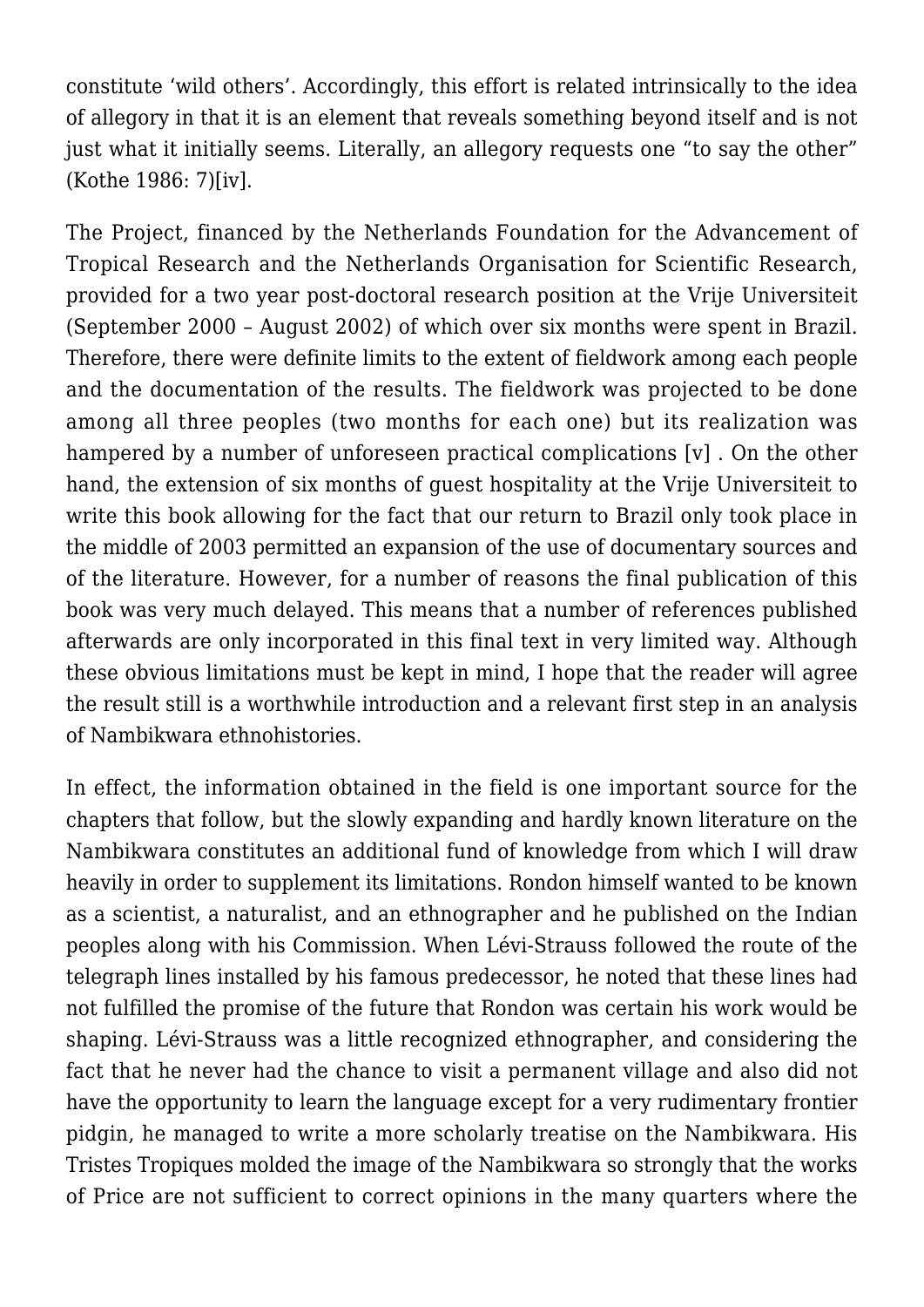popular book was read. Price's own thesis remained unpublished, as were the theses of a score of other Nambikwara students (Aspelin; Figueroa; Serafim; Costa, published in 2002; Fiorini, also to be published soon). Employing these writers' articles and material from the archives of Brazil's Indian affairs bureau, FUNAI, I provide fresh interpretations from the Nambikwara point of view. Hopefully, these efforts succeed in making history a little less dry.

Having embarked on this project with these general ideas summarily outlined, the first local group to be visited was the Latundê. The reasons for this choice are purely practical and had to do with considerations relating to the access to the Indigenous Territories. Such access was extremely difficult, if not impossible, during the rainy season. Correspondingly, I embarked on this visit in the beginning of September, 2000 and I left the group less than three months later. The field research at the Latundê received the wholehearted support of the linguist Stella Telles and we passed some time together at the Latundê and Aikaná villages. The Latundê are the only Northern Nambikwara people still living in their own village in the immense region that was once populated with many peoples and groups. Rondon, the first explorer to create the fame of the Nambikwara, had already contacted all of these other peoples. In fact, Rondon chose their name. For a variety of reasons, the reader will note that names and naming are significant and constitute one of the recurring issues of this work. The Nambikwara names of people and the secrecy of personal names are the theme of Fiorini's (2000) thesis. The publication of this study represents the first extensive modern monograph on Nambikwara culture. Due to time limitations, my research aims at a less comprehensive ethnographic objective of this culture and I will mainly discuss the relation between naming of local groups and the contemporary process of group-formation. For the Latundê I start with the bureaucratic process of the national society's method of naming, classifying and creating the people and the peoples' land within the surrounding framework of the nation-state. Later, I turn to the native viewpoint, although in a restricted way due to language barriers and psychological difficulties which inhibit discussing such a traumatic past with a stranger. Finally, I turn to some considerations about the future of the people and their language. In particular, the endangered status of the language plays a prominent role in the maintenance of culture and sociocultural tradition.

The Sabanê were contacted at the time of Rondon's construction of the telegraph line that penetrated the heart of North Nambikwara territory. At the time,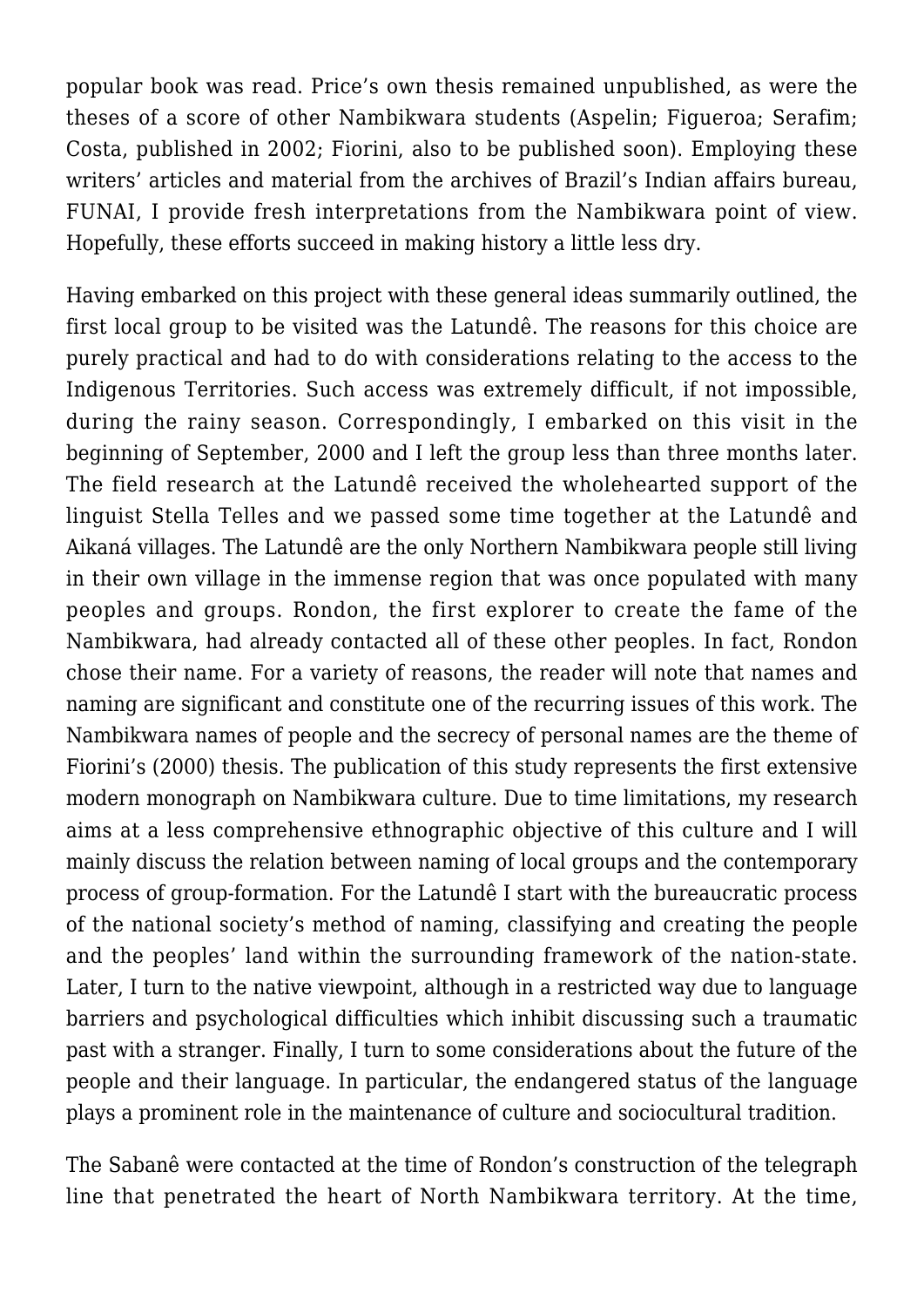according to this people, they had migrated from Mato Grosso and participated fully in the fabric of relationships in this vast region that encompassed an uncertain number of peoples, each with at least one village. Some part of their particular history appears in the writings of the Rondon Commission. Here the reader will gain a glimpse of the native conceptions of contact. Rondon, for instance, became a mythological hero in both the national society and among the Nambikwara peoples whom he contacted. The subsequent Sabanê history is full of adaptations, clashes, and contingencies that severely affected their possibility of continuing as an autonomous people and especially the maintenance of their language. I did some collaborative fieldwork on this topic with another linguist, Gabriel Antunes, who was working on a thesis on the Sabanê language. Antunes was also very worried about the future of this language. His census of native speakers revealed that the language is nearly dead and that the number of native speakers was less than ten (and decreasing). As usual, younger generations are generally monolingual Portuguese speakers. As a people, the Sabanê do not suffer the threat of extinction but rather the demise of their unique language, the only one of the third branch of the Nambikwara linguistic family. Here the threat of language death is pre-eminent. The recent founding of a new Sabanê village on the Roosevelt River (in Rondônia) in their own traditional lands alleviates the tensions amongst the Sabanê themselves and their immediate neighbors in the Aroeira Indigenous Territory, Mato Grosso. Sadly, however, this may be a necessary but insufficient condition for language revival and permanence.

As for the last group, the Sararé is the only case where neither the language nor the people run the clear risk of extinction. This does not mean that the history of the various autonomous groups now known as Sararé (or sometimes as Katitauhlu) is less complicated than of the two previous segments of the Nambikwara group. For instance, some peoples of the region have died out. The history of the southernmost peoples of the South Nambikwara language cluster can be traced further back and also raises specific questions as to the length of the occupancy of the region of the upper Guaporé River with the Sararé River in the center. In the eighteenth century, mining operations invaded the region and, after initiating their decline, there was a perpetual war between Indian peoples and the regional society represented by the inhabitants of the first capital of Mato Grosso, the contemporary municipality of Vila Bela. This protracted war resulted in the withdrawal of the intruders and the autonomous occupancy of nearly the entire region by Sararé Nambikwara. Here one wonders whether these peoples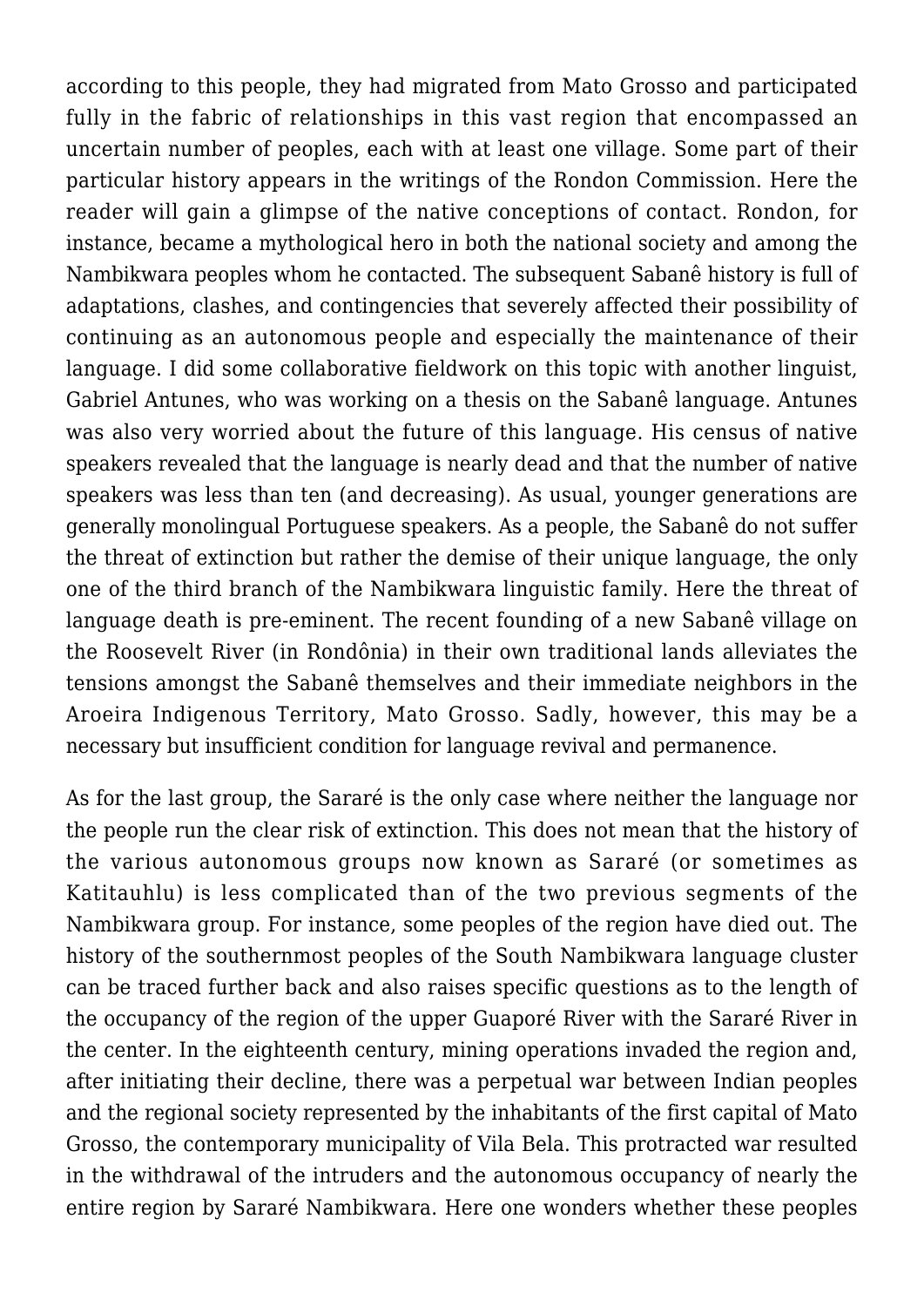simply reconquered their lands. As usual, historical sources are thoroughly confusing about the names of the peoples who fought the whites, be they the Cabixi, the Paresi, or both. Furthermore, usage of such names is very inconsistent. Only at the end of the nineteenth century did it become clear that Cabixi must have been the most common name for the peoples who later partially merged into the entity now known as the Sararé.

It was Rondon's decision to name all of these people as Nhambiquara. Here I discuss some problems of the mode of occupancy of the Nambikwara and their characteristic form of leadership. Some narratives of the Nambikwara do Campo partly elucidate both aspects of the relationship to the land, the character of the local group and the enormous individual and social suffering provoked by the 'contact situation'. The war in the Sararé region itself ended only in the 1960's. The Sararé maintained a relatively positive self-image but the population decline and subsequent very slow recovery after contact was agitated further by the invasion of many gold miners and lumber companies. Even if the recovery did take place and the population grew again ensuring language and sociocultural survival, the continuing allure of their natural resources for the most perfidious sectors of the local population, who possess their own socioeconomic mythology and interests, causes a persistent disquiet among the Sararé.

Briefly, these are the peoples and their ethnohistories. The first Part of the book is called The Name because issues raised by Latundê history are a good introduction to the process of naming by others. Part II on the Sabanê is titled Fame, by virtue of the prominent role played by Rondon in real life and in the mythology of both parties when for the first time, the Nambikwara really reached national fame. Finally, the last Part is called Fate, because of the long history involved and the way the long term vicissitudes of contact shape a significant part of the destiny of the Nambikwara.

The similarities and differences in the historical processes of these three representatives of the whole group demonstrate a reasonable array of possibilities for antagonistic contact between national society and the component segments of the Nambikwara. Processes of 'deculturation,' 'acculturation' and language maintenance or death of these peoples illustrate the same historical globalizing colonial 'encounter' imbued with the attempt to oppress and construct submission on the one side, and, on the other side, the effort to maintain autonomy, transformation, accommodation and the resilient, recurrent and courageous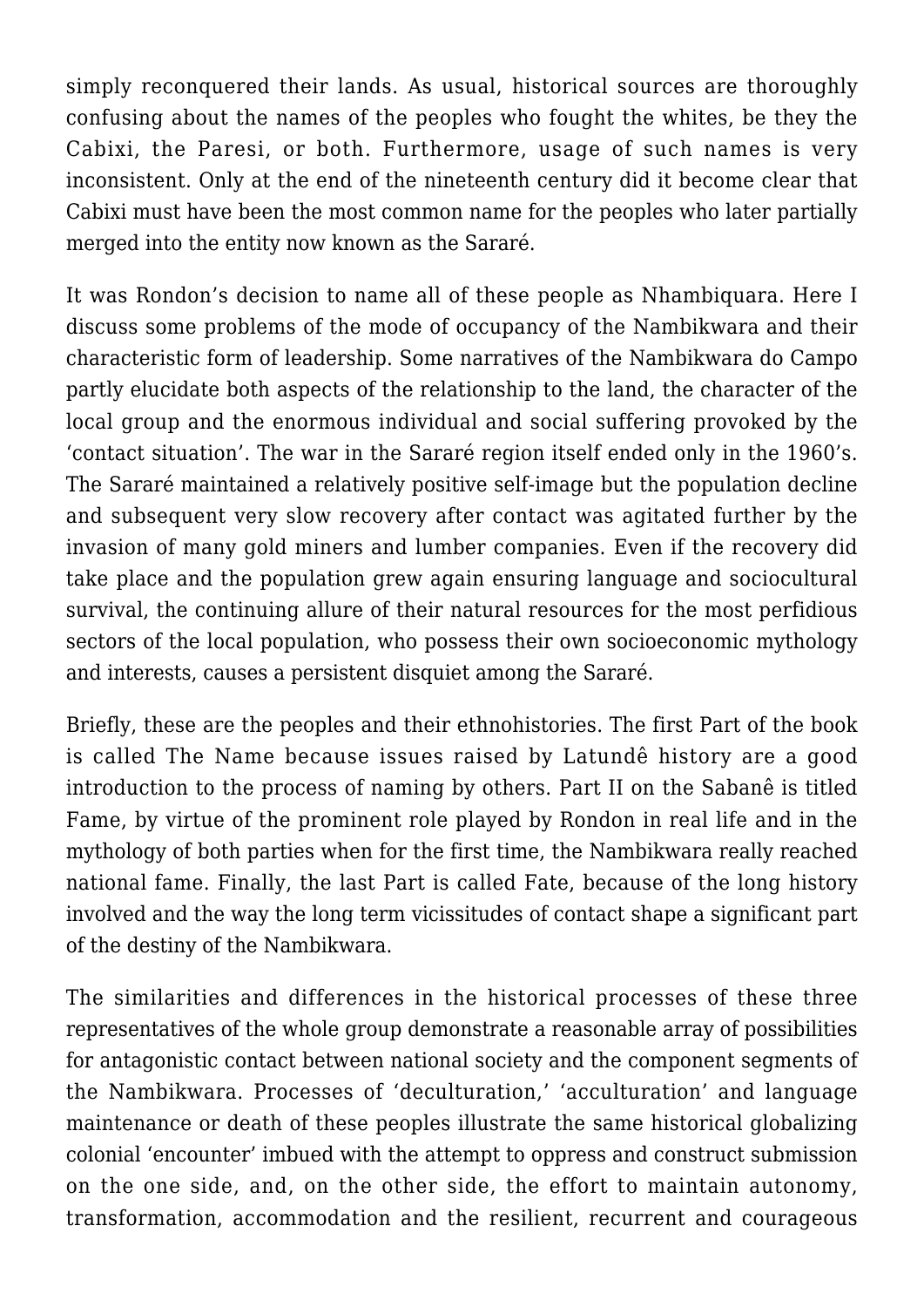expression of a local sociopolitical agency. At various times and in various frameworks, the clash of perspectives and power shaped three different outcomes. One element, however, stands: in all cases, including the peoples not discussed here, the Nambikwara peoples showed an astonishing resilience and capacity. Only in the face of overwhelming odds and forces do they conform to extraneous impositions. Despite the unfortunate contemporary outcomes, their histories still are a tribute to human imaginativeness and inventiveness. If the capabilities could ever be applied to the present situation, perhaps there may be a future that heals some of the ruinous effects of history. If properly managed, the Nambikwara languages and cultures can, through their reiterated recurrent and reflexive practice, transform and persist into the future.

## *Acknowledgements*

When I took unpaid leave of the Federal University of Bahia in order to accompany my wife for her doctorate, I began to keep an eye open for other opportunities to fill in the temporary hiatus. By complete coincidence, the Nambikwara Project of Prof. Wetzels of the Vrije Universiteit van Amsterdam was being presented to the financing institution, the WOTRO (the Dutch organization for scientific research in the tropics) when we were about to leave Brazil. Prof. Adelaar of Leiden University referred the project designer and supervisor to the possibility of my participation. So it is to him that I owe my participation. By then professor Wetzels had collaborated with the anthropologist Prof. Jarich Oosten, also of Leiden University. They accepted the suggestion by Prof. Adelaar and kindly invited me to participate in the Project. As the subject matter lies within my normal research area and I found the issue extremely interesting, I jumped at the possibility. In Brazil they gave me the opportunity to make some suggestions and otherwise contribute to the definitive research design that was approved several months later. I thank them all for the opportunity and, as they are all very dedicated scientists, for the fruitful cooperation that followed. The WOTRO (part of the NWO, the general Dutch institution for the financing of scientific research) henceforth financed the post-doctorate position and the trips to the three areas. I am therefore happy to thank the WOTRO and NWO for the grant (WAG 52-897) that made this research possible.

Research for this monograph was carried out during a stay at the Faculty of Humanities of the Vrije Universiteit van Amsterdam, in The Netherlands. I am very grateful to the Vrije Universiteit for the academic hospitality that was given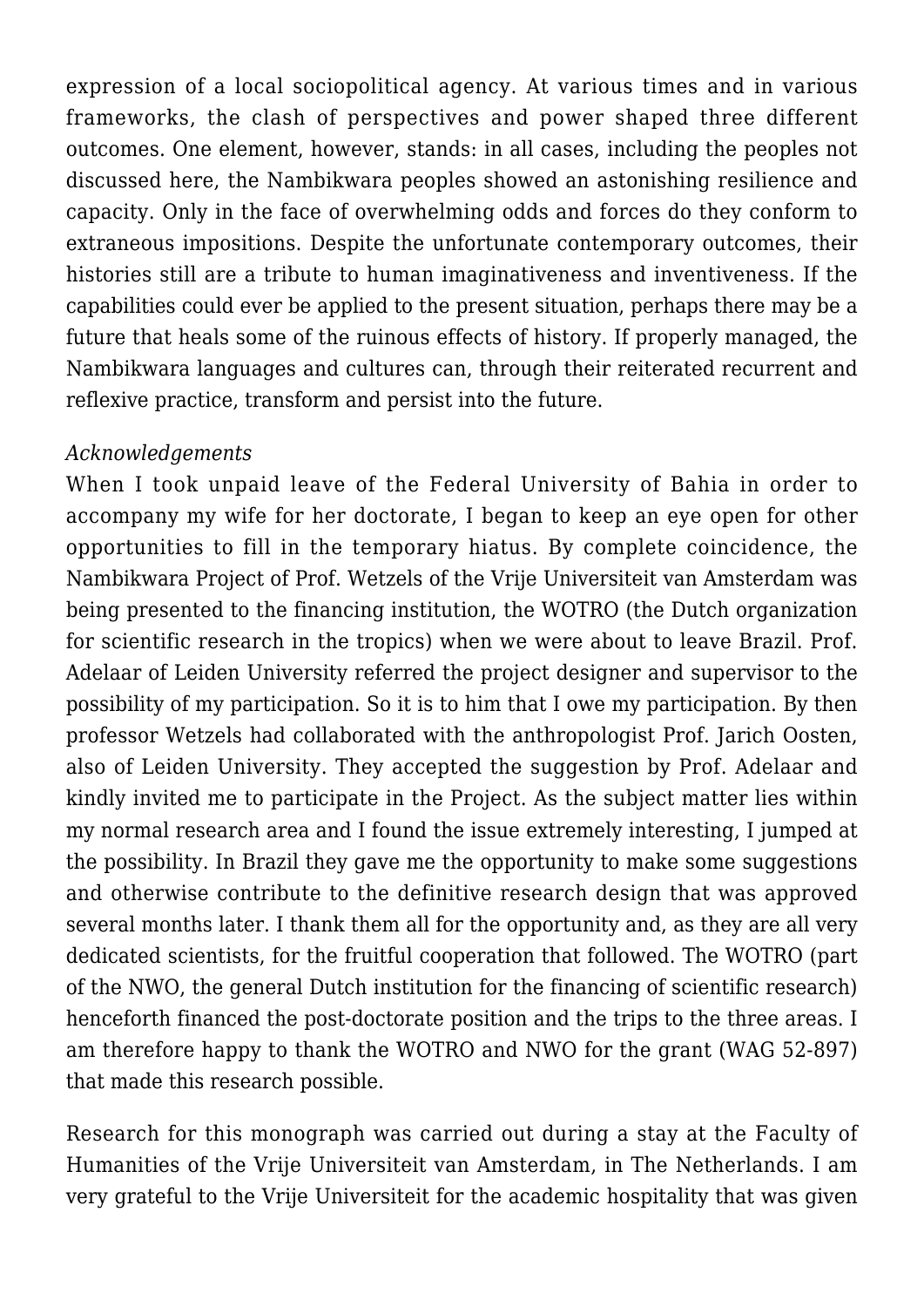to me during the six months I stayed there as guest. I also gratefully acknowledge the financial assistance that I received from the Vrije Universiteit Algemeen Steunfonds for preparing the camera-ready manuscript. I wish to thank Matt Coler for his assistance in giving this book its actual form as far as style and grammar is concerned and also the Van Coevorden Adriani Stichting for its financial assistance, which has allowed me to profit from Matt Coler's expertise.

Of course, while the Vrije Universiteit provided all the bureaucratic support and lodging, my most frequent contact was with the general supervisor and professor of that University, Prof. Wetzels. We also traveled together through nearly the entire Nambikwara region in July and August 2001. Considering the circumstances, it was an especially interesting and rewarding trip. Prof. Wetzels was always available to help. He leads a most promising and interesting study program of the Indigenous Amazonian languages and I thank him this unfailing support. The anthropological research also benefited from the support of Prof. Jarich Oosten to whom I am also very grateful.

Due to the long term of participation, this book is tributary to the research group and tradition of the PINEB. The latter – the Research Program of the Indigenous Peoples in the Northeast of Brazil at the Federal University of Bahia – headed by Drs. Pedro Agostinho and Ma. Rosário Carvalho transformed itself from the pioneering anthropological research effort on the indigenous peoples of Bahia into an enduring anthropological enterprise that extended to the whole of the Northeast. From its birth in 1971, it has produced a substantial amount of novel work and has always sought to foster creativity and intellectual growth. Most importantly, it serves as an uncommon stimulating intellectual climate that promotes discussion and dialogue. All in all, although usually not cited as such, the present effort is tributary to the Brazilian tradition represented by the PINEB and which combines the tradition of studies of interethnic friction (initiated by Cardoso de Oliveira) as well as the tradition of ethnographies of Indian peoples (from Nimuendaju to the growing number of renowned contemporary anthropologists). Cardoso de Oliveira (1978: 189; orig. written in 1972) for example, clearly pointed out that the term "Nambikuara" covered a truly interethnic spectrum.

Despite some problems that will be discussed later, the great majority of the different Nambikwara peoples where I and the members of the Project did research viewed our efforts favorably and I sincerely hope the result will be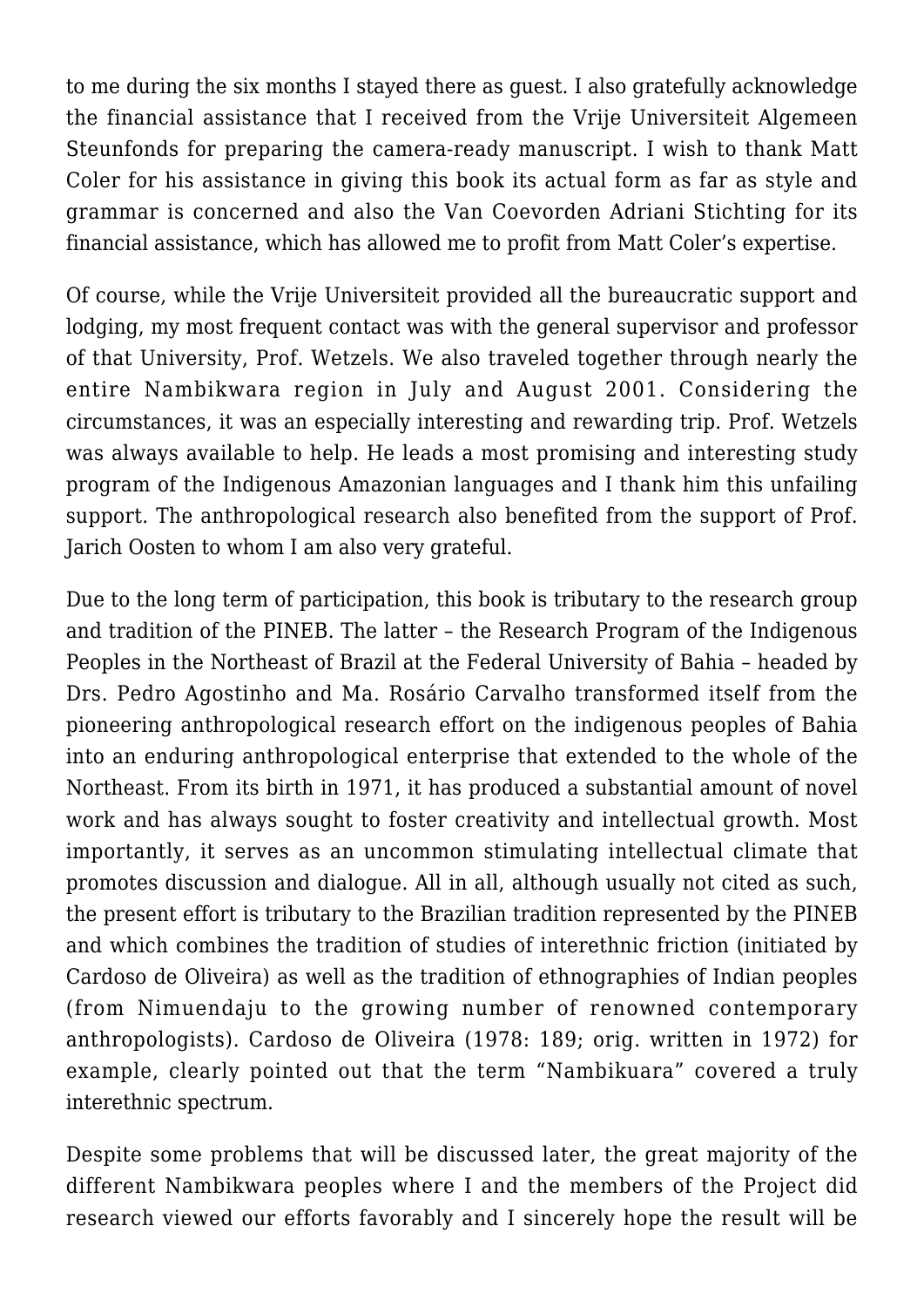helpful to them. Listing each individual would require pages. I am especially grateful for the help of the Latundê, Sabanê and Sararé peoples and am in debt to Terezinha, Mané, Manézinho, Ivone, Tereza, Américo and Saulo. Furthermore I greatly appreciate the hospitality of the Aikaná of the Gleba in Chupinguaia. The prefect of Chupinguaia at the time, Ataíde da Silva, furnished some much-needed transport.

FUNAI granted me the necessary authorization and support. Thus, I am grateful for the assistance of people like Ariovaldo dos Santos, Natal, Ana Maria Costa and the staff in Vilhena, especially Nicodemus. I particularly thank Aldair Algayer for a very instructing time. Last, but not least, I appreciate the time, however brief, I spent with the retired Marcelo Santos.

Employees working for organizations like the PACA (Raquel and Sandro) as well as those from the NGO and the teaching missionaries in the Sararé and the Funasa also supported the research during key moments. OPAN and João dal Poz aided me by graciously permitting access to certain documents in Cuiabá. In The Netherlands, Hein Van der Voort and Willem Adelaar offered critical advice and support. The ambiance and team spirit of the linguist members of the Project, Cristina Borella, Gabriel Antunes and Stella Telles (always complemented by the untiring Marcos Galindo) provided intellectual stimulus. Finally, my family, Mísia and Loïc (later also including Anik), and my late mother Mw. Reesink, unfailingly supported my work.

I am grateful to all these people, each of whom played a key role in this research and without whom none of this would have been possible. Thank you all.

## *Notes:*

[1] These and other quotes in this section are cited in Bell's book retracing the travels of Stevenson in the Pacific (Bell 1995: 31; 58; respectively).

[ii] Italics indicate native terms, whether Indian or, like the word *Indian* itself , having originated in Brazilian national society.

[iii] This is suggested by David Price, the major anthropologist involved with the Nambikwara, mostly with the Nambikwara do Campo dialect group, (See Price 1978 for his overview of the linguistic relations between the diverse Nambikwara local groups).

[iv]The title is also tributary to the title of the stimulating book *Allegories of the Wilderness* by M. Jackson (1982). In a sense, some features about the allegorical